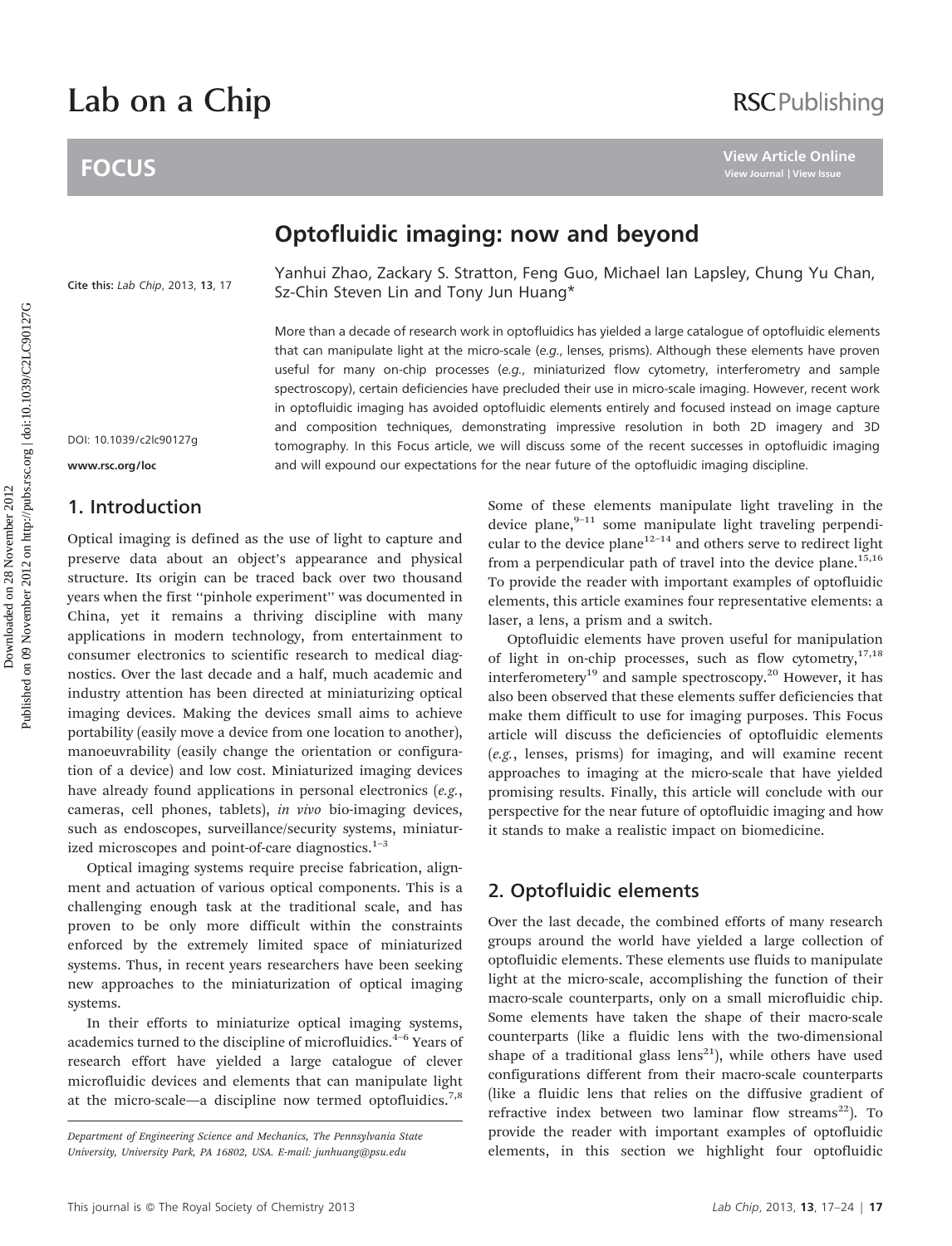elements. These highlighted elements are representative examples of the macro-scale counterparts whose effects they mimic: an optofluidic laser, an optofluidic prism, an optofluidic switch and an optofluidic lens.

Fig. 1A shows an interesting example of an optofluidic laser, developed by the Whitesides group.<sup>23</sup> It uses a straightline microfluidic channel that contains three laminar flow streams, with two streams of low-refractive-index fluid sandwiching a stream of high-refractive-index fluid; the inner stream is termed the core flow, and the two outer streams are termed the cladding flows. The core fluid contains dissolved fluorescent dye (rhodamine 640 perchlorate was used in the demonstration of the element) and the two ends of the straight-line channel are coated with thin sheets of gold, with the coating at one end of the channel being less thick than the coating at the other end (thickness of 100 nm and 40 nm were used, as indicated in Fig. 1A).

When the fluorescent dye in the straight-line channel is excited by an external excitation source, the resulting fluorescence travels back and forth within the straight-line channel, being largely contained by the waveguide created by the two cladding flows of lower refractive index, and being reflected at the channel ends by the gold coatings. The primary path of escape for the fluorescence is the channel end with the thinner gold coating. Thus, the straight-line channel represents an optical cavity in which the fluorescent dye is optically pumped, forming a laser. The laser is a configurable system, where changing of the dye, solvent composition and/or stream flow rates can adjust the emission wavelength, numerical aperture, absorbance and modal content of the laser. Thus, the laser serves to take off-chip light—the external excitation source—and convert it to a controllable light beam in the chip plane.

Fig. 1B shows a configurable optofluidic prism that was reported in  $2011<sup>24</sup>$  The prism is formed by the convergence of three laminar flow streams in a triangular-shaped chamber, two of which are of the same fluid. A refractive index difference between the two fluids causes incident light to be refracted at the fluid interfaces, thus steering the light path on-chip in the same way as a macro-scale prism. The shape of the fluid prism can be controlled by adjusting the three flow rates that feed into the triangular chamber, altering the prism's apex angle, as well as changing it from a symmetric shape to an asymmetric one. Thus, this optofluidic prism can, by means of changing its shape, provide a continuous adjustment to a light beam's path.



Fig. 1 (A) An optofluidic laser. An illumination source excites fluorescent dye in the optically pumped region, and the resulting fluorescence is largely contained in the optical cavity by two low-refractive-index cladding flows and two thin gold coatings. (B) An optofluidic prism. The shape of the prism is tuned by changing the three flow rates into the triangular chamber, which in turn steers the incident light beam. (C) An optofluidic switch. Air-filled microfluidic channels act as mirrors to incident light; the channels are collapsed by increasing fluid pressure in an adjacent microfluidic channel, thus permitting light to pass through. (D) An optofluidic lens. Two cladding flows of low refractive index sandwich a central flow of high refractive index in a microfluidic channel, causing light sent through the channel to be focused. By changing the flow rates of the cladding and central flows, the light focal point can be made to swing horizontally within the device plane. Images reproduced from ref. 15, 22, 23, 24, 25.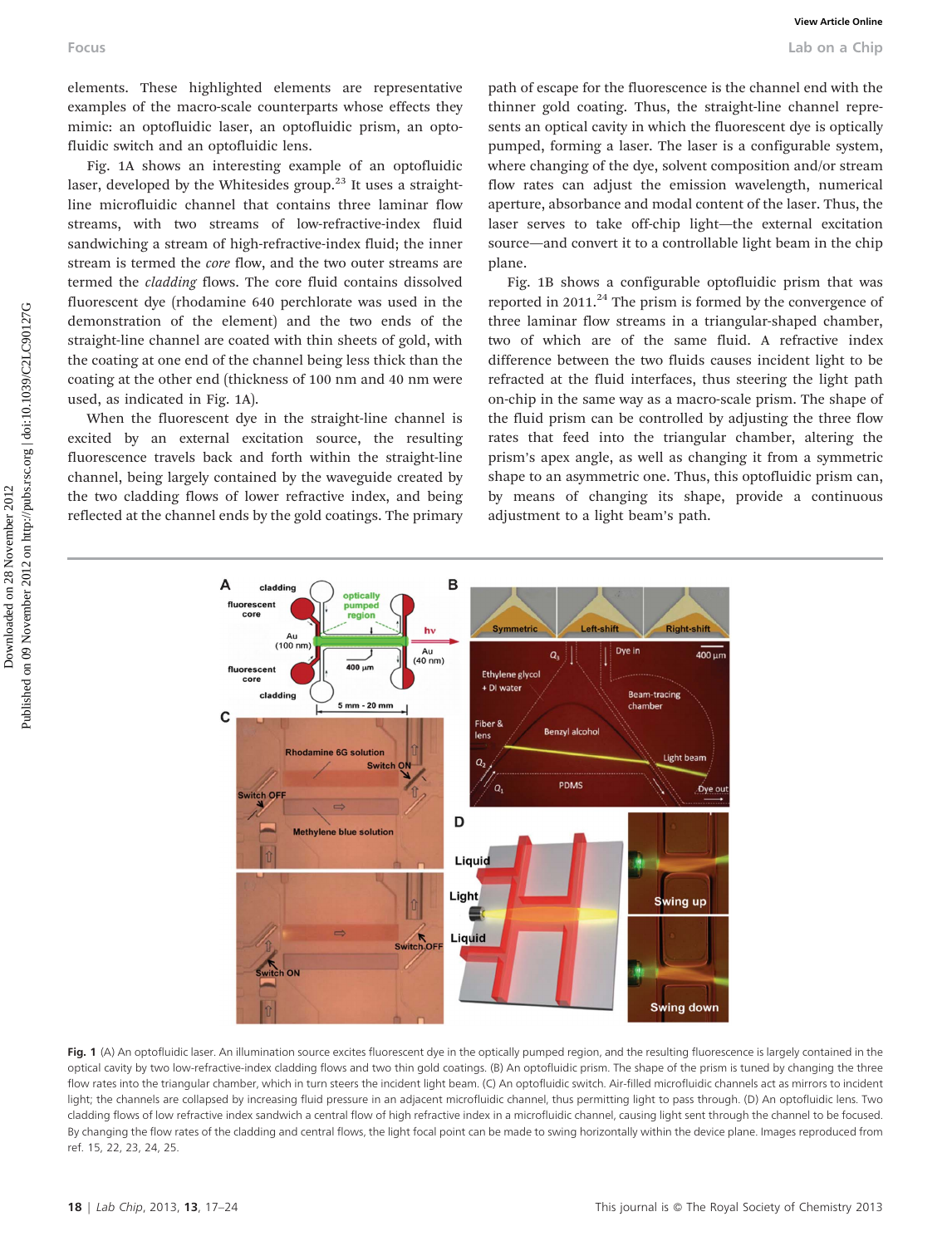Fig. 1C shows a tunable optofluidic  $2 \times 2$  switch, developed by the Psaltis group and reported in  $2011$ <sup>25</sup>. The operating mechanism of the switch centers on an air-filled microfluidic channel in a PDMS device. The refractive index of PDMS is  $\sim$ 1.412, while the refractive index of air is  $\sim$ 1. Considering these values, the critical angle for total internal reflection of light incident on the PDMS–air interface is  $45.1^\circ$ . By orienting the air-filled channel to a light source at an angle slightly above the critical angle, all light incident on the air-filled channel is reflected. Another microfluidic channel is situated immediately adjacent to, and parallel to, the air-filled channel. This adjacent channel is filled with fluid with a refractive index matched to that of the surrounding PDMS. This fluid is then controlled pneumatically (off-chip, by an electromagnetic valve), such that when pneumatic pressure is applied to the fluid, it bulges its flexible PDMS channel, and collapses the adjacent air-filled channel. With the air-filled channel now effectively a continuous block of PDMS, the incident light continues straight through with no reflection. In this way, an optofluidic switch is achieved (note that the air-filled channel in effect acts as a mirror that turns on and off). Lab on a Chip **We white** on a Chip **We showed that the controllation**  $\sim$  Fourth and the controllation of the station and the controllation and the controllation and the controllation and the controllation and the contro

This switch was demonstrated in a dual-channel spectroscopy application. Two different fluid media are contained in respective microfluidic chambers (see Fig. 1C; one chamber contains rhodamine 6G solution, while the other contains methylene blue solution). A single light source and a single light collector (in this experiment, both optical fibers) are used to interrogate the media in the two chambers. The switching principle was then used to change the path of light from one chamber to the other. In the microscopy images of Fig. 1C, the air-filled channels appear lighter than their surroundings, while the single collapsed air-filled channel appears darkened.

As a final example of an optofluidic element, a tunable optofluidic lens is illustrated here (Fig. 1D).<sup>22</sup> This lens is unique in its ability to shift the focal point of light not only in one dimension, but in two-dimensional spaces. The lens uses a gradient refractive index (GRIN) to gradually change the path of incident light rays (macro-scale GRIN lenses are widely used in the optical fiber industry for coupling and collimation). The GRIN is established through the diffused interface of two liquids in a microfluidic channel, making it a liquid GRIN, or L-GRIN. By having two cladding flows of low refractive index sandwich a core flow of high refractive index, refractive index diffusion gradients are established at their flow interfaces. When a light beam is then directed down the microfluidic channel, the L-GRIN causes the light to focus at a point downstream of the flow channel. By changing the flow rates of the cladding and core flows, the focal point of the L-GRIN lens can be tuned not only along the lens axis, but also orthogonal to the lens axis. Thus, the L-GRIN lens achieves focal point tuning in both dimensions of the device plane (see Fig. 1D).

Optofluidic elements that manipulate light in the device plane—such as the laser, lens, prism and switch we have just examined—have proven useful for many on-chip processes, such as miniaturized flow cytometry,<sup>9,10</sup> interferometry<sup>11</sup> and sample spectroscopy.<sup>12</sup> However, certain characteristics of these optofluidic elements have generally prevented their use in micro-scale imaging. When considering such optofluidic elements (and their combinations) for imaging applications, it has typically been found that these elements don't have sufficiently high spatial resolution, sufficiently high signal-tonoise ratios, sufficiently high magnification power, sufficiently low light loss at element interfaces and/or sufficiently low aberrations to qualify them for practical imaging devices. Therefore, the most recent research effort on optofluidic imaging has generally taken a new approach: eschewing optofluidic elements and focusing on the methods for image capture. This recent work is discussed in the next section.

## 3. Optofluidic imaging systems

Two interesting optofluidic imaging systems have been reported recently:

1. A lens-free, integrated on-chip microscope, pioneered by the Yang group at Caltech and reported in detail in 2008. Termed the ''Optofluidic Microscope (OFM),'' the microscope is capable of obtaining high-resolution, two-dimensional images of biological samples moved through a microfluidic channel.<sup>26,27</sup>

2. A highly compact and portable tomographic microscope, pioneered by the Ozcan group at UCLA and reported in detail in 2011. The tomographic microscope is capable of generating sectional images of a large imaged volume  $({\sim}20$  mm<sup>3</sup>) with decent three-dimensional spatial resolution.<sup>28</sup>

The two systems are described in detail below. It is important to note that these systems do not employ optofluidic elements in their designs  $(i.e.,$  they do not use fluid to manipulate light in any matter). However, since they use (or intend to use) microfluidic channels to transport the samples to be imaged, they are still termed *optofluidic imaging* systems.

#### 3.1. On-chip optofluidic microscope

The working mechanism of the OFM is based on a complementary metal-oxide-semiconductor (CMOS) image sensor. An earlier imaging system had placed a specimen to be imaged directly on a CMOS image sensor, and in this way obtained an image with resolution given by the sensor pixel size.<sup>29</sup> The OFM achieves a resolution much better than the CMOS pixel size by making a clever modification to the CMOS. Using standard nanofabrication methods, the CMOS image sensor is coated with a thin layer of metal, and small circular apertures of 1 µm or smaller are milled through the metal layer at locations above the CMOS pixels. The pattern of these apertures is in two parallel lines running across the CMOS sensor, such that one CMOS pixel has only a single aperture above it, located at the pixel's geometric center. The CMOS sensor is then bonded to a microfluidic chip such that the two lines of apertures are at a slight diagonal relative to a straight microfluidic channel. This configuration is shown in Fig. 2A.

The microfluidic channel is then illuminated (in the OFM reported, a halogen lamp was used to illuminate the channel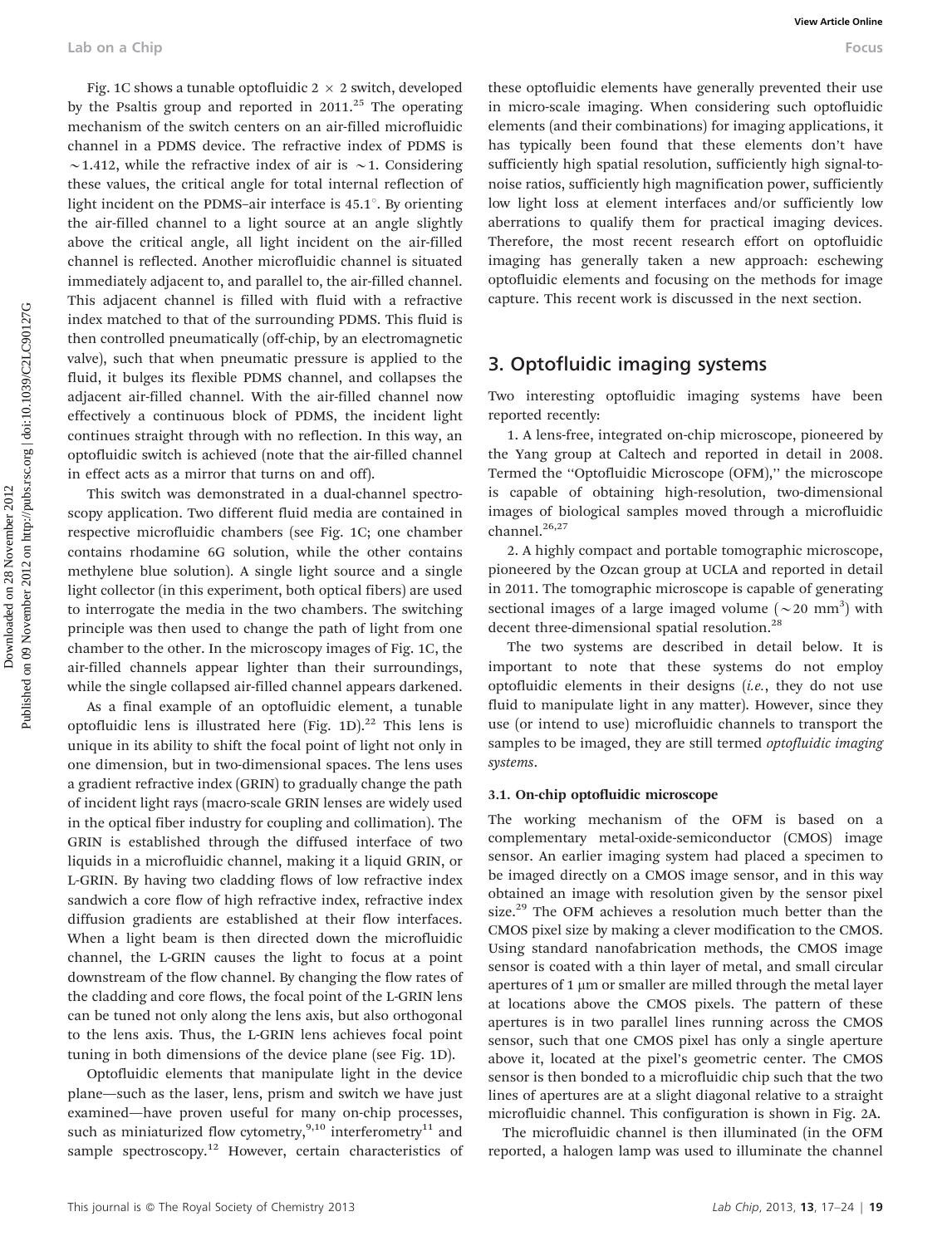

Fig. 2 Images pertaining to the Optofluidic Microscope (OFM). (A) Configuration of the CMOS sensor, with its two parallel lines of apertures, oriented at a small angle  $\theta$  to the microfluidic channel through which the sample moves. (B) A three-dimensional representation of a nematode specimen moving through the imaging channel. (C) A comparison of images obtained by the OFM and a conventional microscope; image is of a nematode. (D) The OFM device, with electrodes at either end of the imaging channel to create an electric field to suppress rotation of circular/elliptical samples. Image reproduced from the authors' website http:// www.biophot.caltech.edu/research/ofm/ofm.html. (E) Image captures of a nematode sample by red, green, and blue pixels of an RGB CMOS sensor in the colorcapable OFM; the composite image is also shown, with the two dye-stained regions of the nematode highlighted with arrows. Images reproduced from ref. 26, 30.

with white light) and a specimen to be imaged is passed through the channel. As the sample moves along the aperture array, it interrupts light transmission through the apertures. Due to the aperture configuration (Fig. 2A), if the sample can be limited to straight-line translation only  $(i.e.,$  the sample moves along the length of the channel only, with no movement along the channel width and no rotation), then the time-varying image capture of the pixel beneath an aperture effectively represents a line trace across the sample. By compositing these line traces, a sample image can be generated with resolution comparable to the aperture size. Process quality control is enforced by comparing the images attained by the two aperture arrays. If the correlation between the images is beneath a chosen threshold, then the image is discarded.

The OFM's capabilities were demonstrated in detail in ref. 26. A sample of nematodes was imaged: first, the nematodes were immobilized by subjecting them to a heat bath, then they were injected into a microfluidic chamber with gravity pulling flow from the chamber through the imaging channel  $(i.e.,$  the channel and attached CMOS were oriented vertically). A threedimensional representation of the specimen moving through the imaging channel is shown in Fig. 2B. Fig. 2C shows a comparison of images obtained using the OFM and a conventional microscope. Aside from the nematodes, samples of cells, pollen spores and polystyrene microspheres were also imaged, with electrodes applied at either end of the imaging channel to effectively suppress rotation of the circular/ elliptical samples within the channel. This device, with its pair of electrodes, is shown in Fig. 2D. The OFM was also demonstrated with a red-green-blue (RGB) CMOS image sensor, thus permitting color imaging.<sup>30</sup> As biological samples are often stained with special dyes in order to visualize different parts of the sample, the color-capable OFM has improved functionality. Fig. 2E shows images captured by red, green and blue pixels of the CMOS sensor, as well as the composite image with two dye-stained regions indicated with arrows.

#### 3.2. Portable tomographic microscope

The tomographic microscope functions based on partially coherent digital in-line holography and is shown in Fig.  $3A^{28}$  A sample to be imaged is placed into a tray that is inserted immediately above a CMOS image sensor. Twenty-four individual optical fibers are evenly spaced in an arc that is centered on the sample and spans  $100^{\circ}$  ( $\pm 50^{\circ}$  from the vertical axis of the sample). Each fiber is butt-coupled to a light-emitting diode (LED)—which serves as the illumination source for the sample—while its other end runs through a hole in an arc-shaped plastic bridge and then terminates at a color filter, approximately 60 mm distant from the sample. The color filter is used to narrow the spectrum of the light output by the LEDs, which serves to increase the temporal coherence of the illumination source. The plastic bridge is electromagnetically actuated in both horizontal directions by attached neodymium magnets that are moved small amounts by compact electro-coils.

Each of the 24 LEDs is turned on individually. While an LED is on, the plastic bridge is then moved small amounts  $\approx$  500 nm) through electromagnetic actuation, with a hologram recorded by the CMOS sensor at the end of each move. Thus, the lens-free tomographic microscope records multiple digital in-line holograms of objects with varying illumination angles (24 LEDs spanning a  $100^\circ$  arc). It also enhances spatial resolution at each illumination angle through pixel superresolution (SR). At each illumination angle, 10–15 projection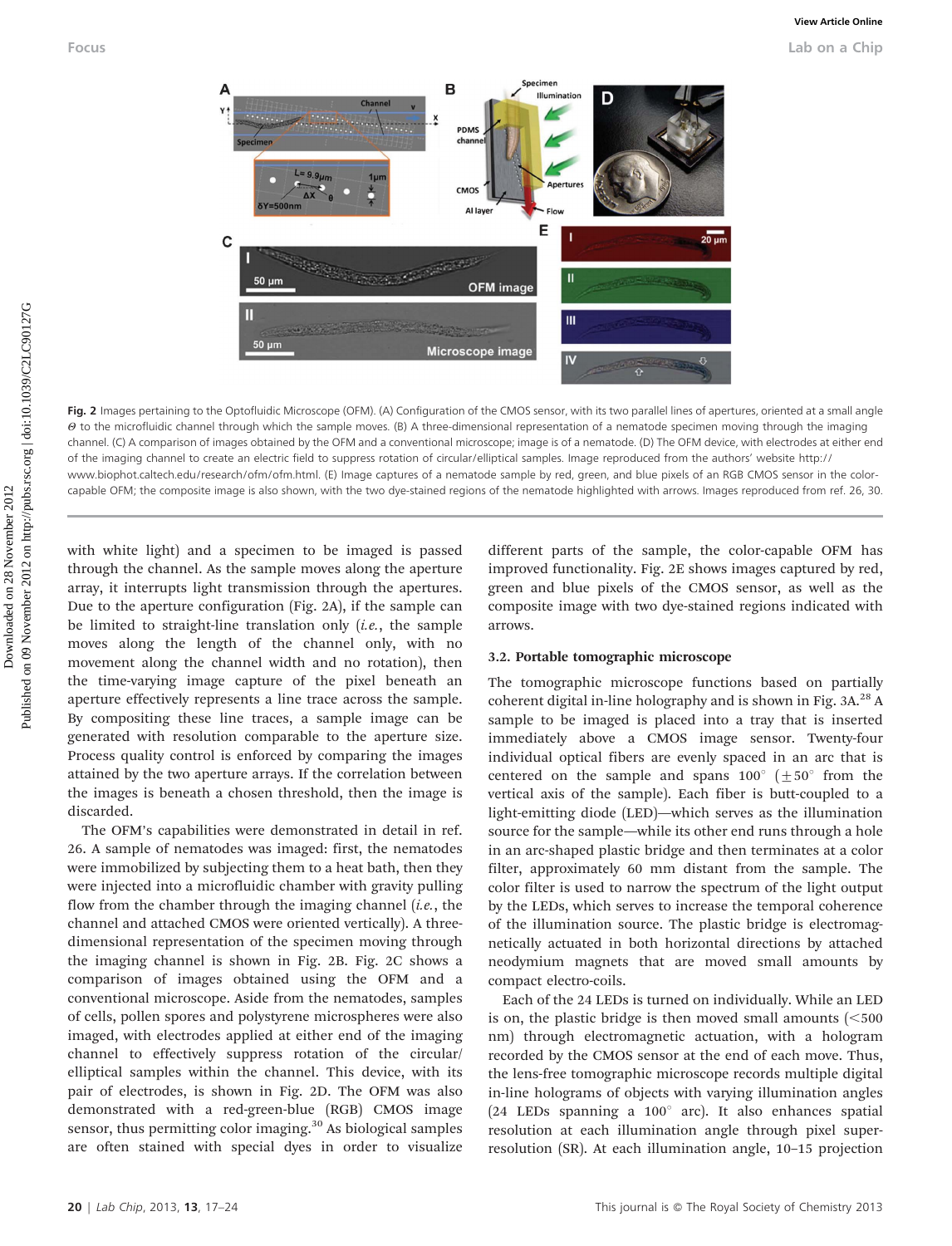

Fig. 3 Images pertaining to the tomographic microscope. (A) The tomographic microscope device, with features labeled for understanding. (B) The illumination procedure for an early proof-of-concept device. In this device, the light source is rotated along two different arcs to achieve different viewing angles. At each viewing angle, it is then translated within a 3  $\times$  3 grid with discrete shifts of <70 µm in order to achieve pixel super-resolution. This translation is shown in the figure inset. (C) An example tomogram, corresponding to a plane that is 3 µm above the center of a nematode (thus viewing the full thickness of the nematode). (D) Example tomograms, corresponding to different depths of a flatworm egg, compared to the  $40 \times$  microscope images at equivalent depths. Images reproduced from ref. 28, 31.

holograms are recorded (after the slight electromagnetic reconfigurations of the plastic bridge) to digitally synthesize one SR hologram for that illumination angle. Fig. 3B shows the illumination procedure for an early proof-of-concept device. In this device, the light source is rotated along two different arcs to achieve different viewing angles. At each viewing angle, it is then translated within a 3  $\times$  3 grid with discrete shifts of <70 mm in order to achieve pixel SR. This translation is shown in the Fig. 3B inset $31$ .

After the illumination scanning sequence is complete, the SR holograms are digitally reconstructed to obtain projection images of the sample, which can then be merged together using a filtered back-projection algorithm to compute tomograms of the sample. Fig. 3C provides an example tomogram, generated by the tomographic microscope and corresponding to a plane that is  $3 \mu m$  above the center of a nematode (thus viewing the full thickness of the nematode). Fig. 3D shows the computed tomograms for different depths of a flatworm egg, compared to the  $40 \times$  microscope images at equivalent depths. The tomographic microscope was demonstrated to achieve  $<$  7  $\mu$ m axial resolution over a large imaging volume of  $\sim$  20 mm<sup>3</sup>.

### 4. Perspectives

Over the last few years, optofluidic imaging has burgeoned into a thriving discipline. Research activity continues to increase, as researchers explore the confluence of optofluidic imaging's three constituent disciplines: micro-scale imaging, micro/nano fabrication and microfluidics. In examining the near future of optofluidic imaging, we lay out our expectations for two categories: technique innovations in a lab environment and fully functional applications outside the lab.

#### 4.1. Technique innovations

We suggest two technique innovations that we believe are upcoming: achieving nano-scale image resolution and achieving faster image acquisition.

The two-dimensional imaging of the OFM and the threedimensional imaging of the tomographic microscope are both impressive, with high resolutions of  $\sim$ 1 µm and  $\sim$ 7 µm, respectively. However, this is just the start. On-chip (or at the very least compact and portable) high-resolution imaging on the sub-micron scale is the next step for both 2D and 3D imaging.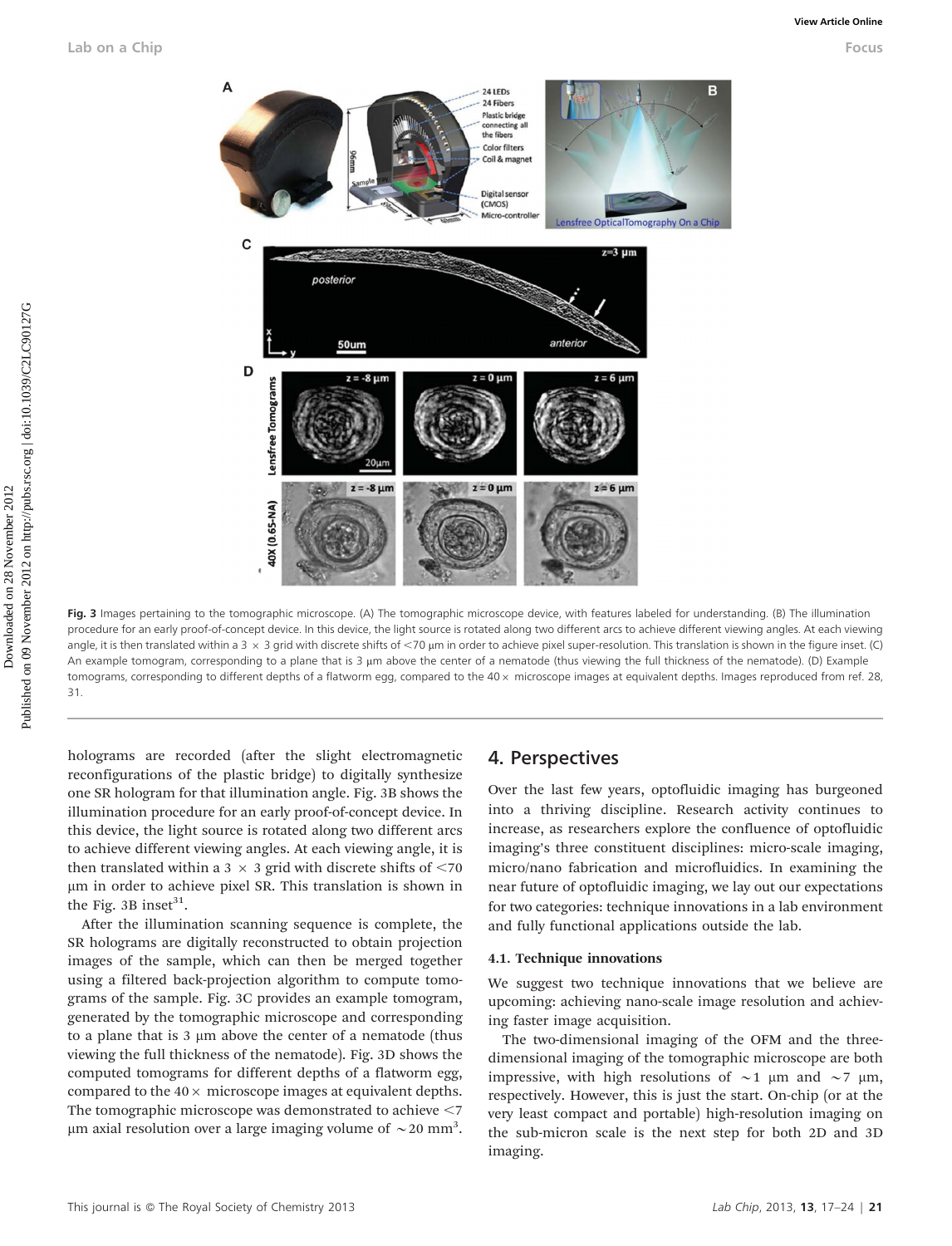A method for 3D imaging with resolution  $<60$  nm—termed stochastic optical reconstruction microscopy (STORM)—was devised by a group at Harvard and reported in 2008.<sup>32</sup> STORM permits single-molecule detection by exploiting the photoswitchable nature of certain fluorophores. By chemically attaching a group of fluorophores to different sites on a sample to be imaged (e.g., a DNA strand), and then selectively turning these fluorophore switches on or off using a focused excitation source, the resulting fluorescence can be captured over a sequence of fluorophore activations (in effect line scanning the sample) and these images can be compiled to yield a composite 3D image of the sample (more specifically, of the sample's fluorophore attachment sites). Although STORM provides effective imaging at the nano-scale, its demonstration has to date required conventional high-end optical elements and off-chip image sensors. Next-generation CMOS sensors will hopefully achieve sufficiently high spatial resolution to be used on-chip with STORM. Additionally, recent work with Fresnel Zone Plates (FZP) relying on advanced nanofabrication techniques should permit the use of FZP lenses to manipulate and focus light at the nano-scale<sup>33,34</sup> (see Fig. 4A for an example application of a FZP and high-resolution fluorescent image achieved using FZP setup). Such FZP would provide functionality similar to a high numerical aperture (NA) microscope objective lens and potentially enable on-chip STORM by permitting the highly localized excitation of specific fluorophores. Downloaded on 28 November 2012 Published on 09 November 2012 on http://pubs.rsc.org | doi:10.1039/C2LC90127G **[View Article Online](http://dx.doi.org/10.1039/c2lc90127g)**

In order to obtain micro-scale (and higher) image resolution, optofluidic imaging devices rely on object scanning, in which constituent parts of a sample object are each imaged independently, and the multiple images are then composited together to form a finalized image of the object. The sample finalized-image acquisition rates of the OFM and the tomographic microscope are comprised of two parts: the rate at which the constituent images are obtained, and the rate at which the constituent images are composited. The devices can of course be used to image single samples, such that the image acquisition rate is not of particular concern. However, the functionality of the devices is improved if they can rapidly image multiple samples, rather than just one (after all, more data of a certain quality is better than less data of the same quality).

One way to improve the image acquisition rate is to increase the rate at which constituent images are obtained. This means either speeding up the sample's transit through the imaging area, or expanding the imaging area and sending multiple samples through at a time. This second approach, where the field of view is expanded so that a single image capture contains multiple samples, has been demonstrated in ref. 35 and 36. We expect future optofluidic imaging devices to continue expanding the device field-of-view in order to increase the rate at which constituent images of a sample are obtained.

A second way to improve the image acquisition rate is to increase the rate at which constituent images are composited to form a finalized image. This will be accomplished through optimizing image processing algorithms. We expect processing algorithms to improve as research groups continue to expand device image gathering capabilities. Some lab groups have already begun the algorithm improvement process.

As pointed out in sections 1 and 2, optofluidic elements that manipulate light in the device plane have proven useful for many on-chip processes (e.g., flow cytometry), but have yet to overcome deficiencies that preclude their use in imaging applications. The primary motivation for imaging systems where light moves in the device plane—as opposed to the outof-plane direction—is to facilitate imaging device miniaturization (in-plane imaging devices are effectively two-dimensional, whereas out-of-plane imaging devices consume space in the vertical direction as well). A secondary motivation is to



Fig. 4 (A) An example application of a Fresnel Zone Plate (FZP) and a microscope image of an actual plate. Improved fluorescent imaging resolution can be achieved in the setup incorporating FZP. (B) An image of the cell phone attachment for holographic-based microscopy. (C) An image of the cell phone attachment for quantum dot-based fluorescence detection in order to determine the concentration of a particle of interest within a sample. (D) An image of a cell phone attachment for reading of commercially available rapid-diagnostic-tests. Images reproduced from ref. 33, 37, 38, 39.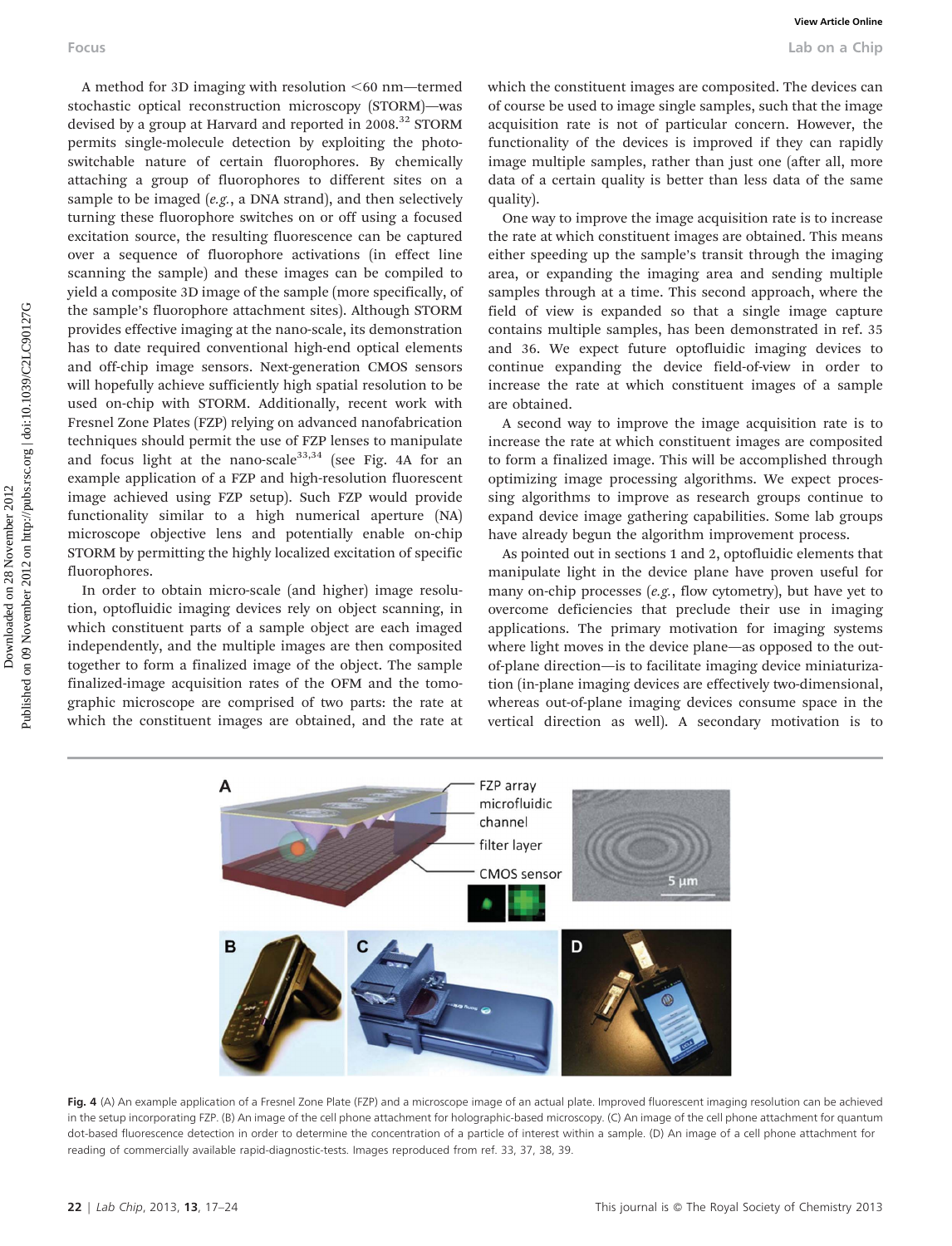facilitate integration with demonstrated in-plane processes, such as flow cytometry or mass spectroscopy. The authors acknowledge these two motivations for in-plane optofluidic imaging systems, but expect most near-term research to be in out-of-plane imaging, as this is where the intriguing research successes have happened.

#### 4.2. Innovations for functional applications

With all of the advances achieved in optofluidic imaging over the last decade, emphasis in the research community has recently shifted to integrating these capabilities—which to date have been primarily demonstrated in laboratories—into fully functional optofluidic imaging devices and systems for real-world application.

Recent work by the Ozcan group has led the effort to combine optofluidic devices with standard cell phones, with the intent of creating ultra-portable, ultra-cheap technologies for point-of-care diagnostics and data reporting. One such device uses a simple cell phone attachment (Fig. 4B), consisting of an LED illumination source powered by a battery and filtered through an aperture, to project holograms of a sample onto the cell phone's CMOS image sensor.<sup>37</sup> The holograms are then compressed and sent over the network to a computer for holographic reconstruction, and the final processed images are sent back to be viewed on the cell phone. Lab on a Chip **Wexter** denotion with demonstrated in piarrele processes, **Acknowledgements**<br>
and not fore sympactive process spectrations for the piarrele optimalistic seconds and such as appointed by National Institutes

Another device permits loading of a liquid sample into glass capillaries that have been antibody-functionalized to capture a sample particle of interest. The particles of interest are then tagged with quantum dots and the glass capillaries are illuminated with LEDs.<sup>38</sup> The resulting fluorescence emission from the quantum dots is imaged by the cell phone's CMOS sensor, and the concentration of the particle of interest within the sample is derived. The complete device attaches to the back of a standard cell phone, as shown in Fig. 4C.

As a final example of an optofluidic device that pairs with a cell phone, Fig. 4D shows a comprehensive rapid-diagnostictest (RDT) reader platform that can work with various commercially available immune-chromatographic assays and similar tests to sense the presence of a target analyte in a sample.<sup>39</sup> The reader uses three LED arrays to illuminate a RDT, which is imaged by the cell phone's CMOS sensor. An application was also written for the cell phone; this application guides use of the RDT reader, records all resulting data to phone memory and uploads the data to a database/server.

The work by the Ozcan group alone demonstrates the viability of optofluidic imaging platforms for point-of-care medical diagnostics. It also demonstrates the increasingly comprehensive approaches taken to developing optofluidic imaging systems. These systems are more than proof-ofconcept devices, they are carefully devised prototypes with comprehensive functionality, accounting for everything from physical size to user interaction to manufacturing cost to software pairing to data compression. We expect this trend of comprehensive engineering within optofluidic imaging research to grow more and more pervasive. The introductory phase of optofluidic imaging research is closing. Now it is time for researchers to show what fully functionalized optofluidic imaging systems can do in the real world.

# Acknowledgements

This research was supported by National Institutes of Health (NIH) Director's New Innovator Award (1DP2OD007209-01).

# References

- 1 F. B. Myers and L. P. Lee, Lab Chip, 2008, 8, 2015–2031.
- 2 A. W. Martinez, S. T. Phillips, G. M. Whitesides and E. Carrilho, Anal. Chem., 2010, 82, 3–10.
- 3 X. Mao and T. J. Huang, Lab Chip, 2012, 12, 1412–1416.
- 4 G. Whitesides, Nature, 2006, 442, 368–373.
- 5 A. Arora, G. Simone, G. Salieb-Beugelaar, J. T. Kim and A. Manz, Anal. Chem., 2010, 82, 4830–4847.
- 6 P. Neuzil, S. Giselbrecht, K. Länge, T. J. Huang and A. Manz, Nat. Rev. Drug Discovery, 2012, 11, 620–632.
- 7 V. R. Horowitz, D. D. Awschalom and S. Pennathur, Lab Chip, 2008, 8, 1856–1863.
- 8 C. Monat, P. Domachuk and B. J. Eggleton, Nat. Photonics, 2007, 1, 106–114.
- 9 N.-T. Nguyen, Biomicrofluidics, 2010, 4, 031501.
- 10 X. Mao, Z. I. Stratton, A. A. Nawaz, S.-C. S. Lin and T. J. Huang, Biomicrofluidics, 2010, 4, 43007.
- 11 X. Mao, J. R. Waldeisen, B. K. Juluri and T. J. Huang, Lab Chip, 2007, 7, 1303–1308.
- 12 P. Fei, Z. He, C. Zheng, T. Chen, Y. Men and Y. Huang, Lab Chip, 2011, 11, 2835–2841.
- 13 H. Huang, X. Mao, S.-C. S. Lin, B. Kiraly, Y. Huang and T. J. Huang, Lab Chip, 2010, 10, 2387–2393.
- 14 S. K. Y. Tang, Z. Li, A. R. Abate, J. J. Agresti, D. A. Weitz, D. Psaltis and G. M. Whitesides, Lab Chip, 2009, 9, 2767–2771.
- 15 H. Schmidt and A. R. Hawkins, Nat. Photonics, 2011, 5, 598–604.
- 16 Z. Li, Z. Zhang, A. Scherer and D. Psaltis, Opt. Express, 2006, 14, 10494.
- 17 X. Mao, S.-C. S. Lin, C. Dong and T. J. Huang, Lab Chip, 2009, 9, 1583–1589.
- 18 X. Mao, A. A. Nawaz, S.-C. S. Lin, M. I. Lapsley, Y. Zhao, J. P. McCoy, W. S. El-Deiry and T. J. Huang, Biomicrofluidics, 2012, 6, 24113–241139.
- 19 M. I. Lapsley, I.-K. Chiang, Y. B. Zheng, X. Ding, X. Mao and T. J. Huang, Lab Chip, 2011, 11, 1795–1800.
- 20 W. Yang, D. B. Conkey, B. Wu, D. Yin, A. R. Hawkins and H. Schmidt, Nat. Photonics, 2007, 1, 331–335.
- 21 S. K. Y. Tang, C. A. Stan and G. M. Whitesides, Lab Chip, 2008, 8, 395–401.
- 22 X. Mao, S.-C. S. Lin, M. I. Lapsley, J. Shi, B. K. Juluri and T. J. Huang, Lab Chip, 2009, 9, 2050–2058.
- 23 D. V. Vezenov, B. T. Mayers, R. S. Conroy, G. M. Whitesides, P. T. Snee, Y. Chan, D. G. Nocera and M. G. Bawendi, J. Am. Chem. Soc., 2005, 127, 8952–8953.
- 24 S. Xiong, A. Q. Liu, L. K. Chin and Y. Yang, Lab Chip, 2011, 11, 1864–1869.
- 25 W. Song and D. Psaltis, Lab Chip, 2011, 11, 2397–2402.
- 26 X. Cui, L. M. Lee, X. Heng, W. Zhong, P. W. Sternberg, D. Psaltis and C. Yang, Proc. Natl. Acad. Sci. U. S. A., 2008, 105, 10670–10675.